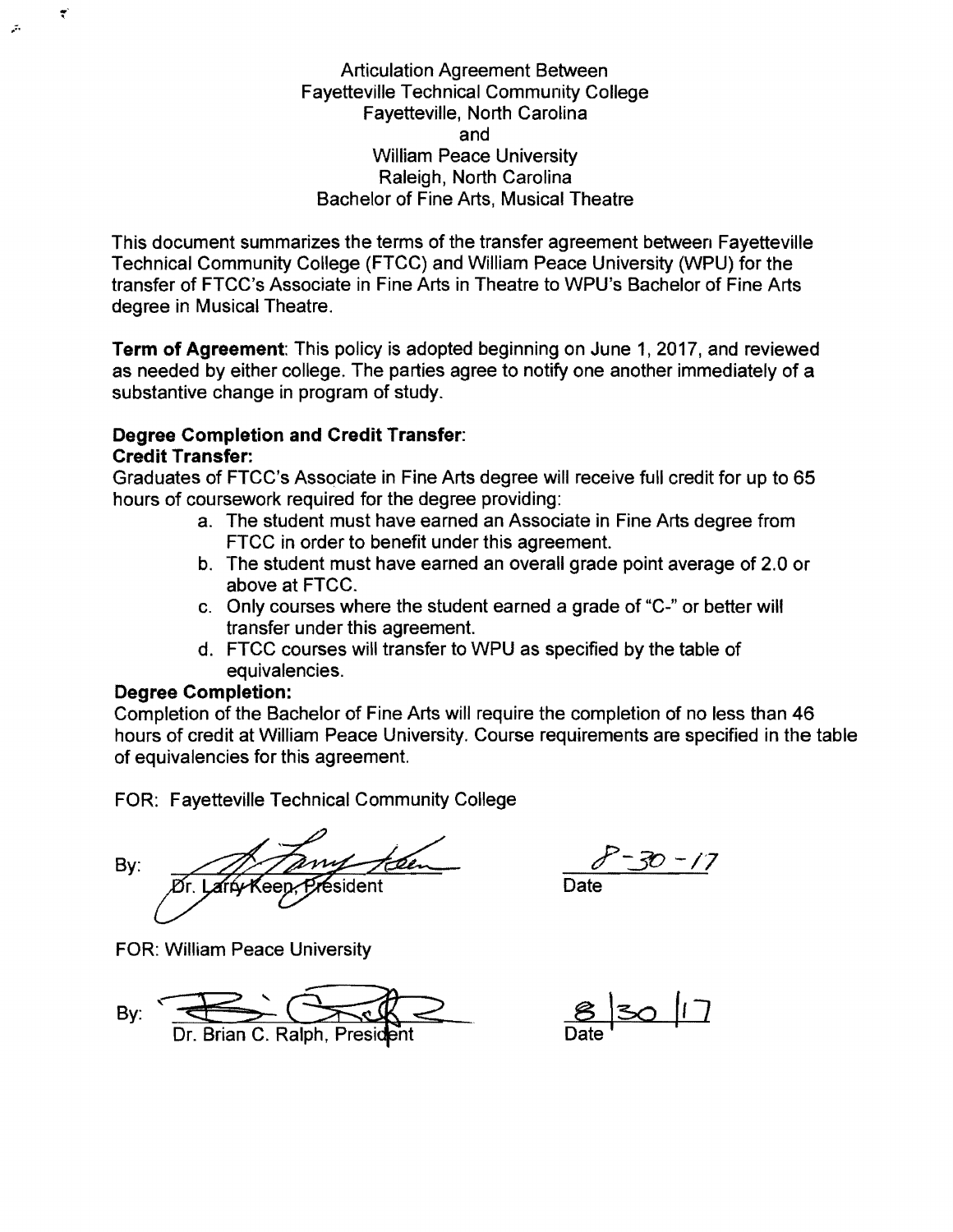## FAYETTEVILLE TECH A.F.A IN THEATRE TO WILLIAM PEACE UNIVERSITY B.F.A IN MUSICAL THEATRE

|                                                               |                               |                          | Required Hours & FTCC Course 25 FTCC Course Information Make and Cake At                 |                               |
|---------------------------------------------------------------|-------------------------------|--------------------------|------------------------------------------------------------------------------------------|-------------------------------|
| <b>Liberal Education: Core Requirements</b>                   |                               |                          |                                                                                          |                               |
| Writing (10 semester hours)                                   |                               |                          | <u> 1999 - Johann Barbara, martin ang kabupatèn Bandaran Indonesia.  Pada salah sahi</u> |                               |
| <b>ENG 112 English Composition I</b>                          | 3 sem. hrs.                   | <b>ENG 111</b>           | Required                                                                                 | <b>FTCC</b>                   |
| <b>ENG 200 Level Literature Course</b>                        |                               |                          |                                                                                          |                               |
| ENG 211 British Literature before 1700                        |                               | <b>ENG 241</b>           |                                                                                          |                               |
| ENG 212 British Literature after 1700                         | 3 sem. hrs.                   | <b>ENG 242</b>           | Optional                                                                                 | <b>FTCC or WPU</b>            |
| ENG 216 American Literature after 1700                        |                               | <b>ENG 231</b>           |                                                                                          |                               |
| ENG 220 World Literature before 1700 (CTC-NW)                 |                               |                          |                                                                                          |                               |
| ENG 221 World Literature before 1700 (CTC-NW)                 |                               |                          |                                                                                          |                               |
| ENG 300 upper-level writing course                            | 3 sem. hrs.                   | N/A                      | N/A                                                                                      | <b>WPU</b>                    |
| ENG 400-L senior Writing Lab                                  | 1 sem. hrs.                   | N/A                      | N/A                                                                                      | <b>WPU</b>                    |
| <b>Empirical Reasoning (10 semester hours)</b>                | an Marian                     | <u> Liberalis (n. 18</u> |                                                                                          | an an an Dùbhla               |
| <b>MAT 201 Statistics</b>                                     | 3 sem. hrs.                   | <b>MAT 152</b>           | Take as MATH elective                                                                    | <b>FTCC</b>                   |
| Natural Sciences Lab Course                                   |                               |                          |                                                                                          |                               |
| PHY 211 Physics I                                             |                               | <b>PHY 110 BIO</b>       | Required                                                                                 |                               |
| ANT 216 Biological Anthropology                               | 4 sem. hrs.                   | 110                      |                                                                                          | <b>FTCC</b>                   |
| <b>BIO 101 Principals of Biology</b>                          |                               | <b>BIO 111</b>           |                                                                                          |                               |
| CHE 111 General Chemistry I                                   |                               | <b>CHM 151</b>           |                                                                                          |                               |
| CHE 112 General Chemistry II                                  |                               |                          |                                                                                          |                               |
| <b>Social Sciences Course</b>                                 |                               |                          |                                                                                          |                               |
| PSY 101 General Psychology                                    | 3 sem. hrs.                   | <b>PSY 150</b>           | Required                                                                                 | <b>FTCC</b>                   |
| ANT 214 Cultural Anthropology                                 |                               | <b>ANT 220</b>           |                                                                                          |                               |
| ANT 218 Archaeology: People & The Past                        |                               | <b>ANT 240</b>           |                                                                                          |                               |
|                                                               |                               |                          |                                                                                          |                               |
| <b>Ethical Reasoning (4 semester hours)</b>                   | <b>Albanistic Albanistics</b> | bara ka                  | <u> Kabupatén Indonesia In</u>                                                           | <u> Kidulang kabupatèn Ka</u> |
| PDS 100 1st Year Experience                                   | 1 sem. hrs.                   | <b>ACA 122</b>           | Required                                                                                 | <b>FTCC</b>                   |
| PHL 400 Interdisciplinary Ethics Seminar                      | 3 sem. hrs.                   | N/A                      | N/A                                                                                      | <b>WPU</b>                    |
|                                                               |                               |                          |                                                                                          |                               |
| <b>Professional Readiness (7 semester hours)</b>              | <b>Reader</b>                 |                          |                                                                                          |                               |
| COM 101 Public Speaking (THE 112 counts for this)             | 3 sem. hrs.                   | <b>DRA 130</b>           | Required                                                                                 | <b>FTCC</b>                   |
| PDS 300 Workplace Connections                                 | 1 sem. hrs.                   | N/A                      | N/A                                                                                      | <b>WPU</b>                    |
| PDS 400 Internship in the Major (Theatre majors take THE 490) | 3 sem. hrs.                   | N/A                      | N/A                                                                                      | WPU                           |
|                                                               |                               |                          |                                                                                          |                               |

 $\mathcal{A}$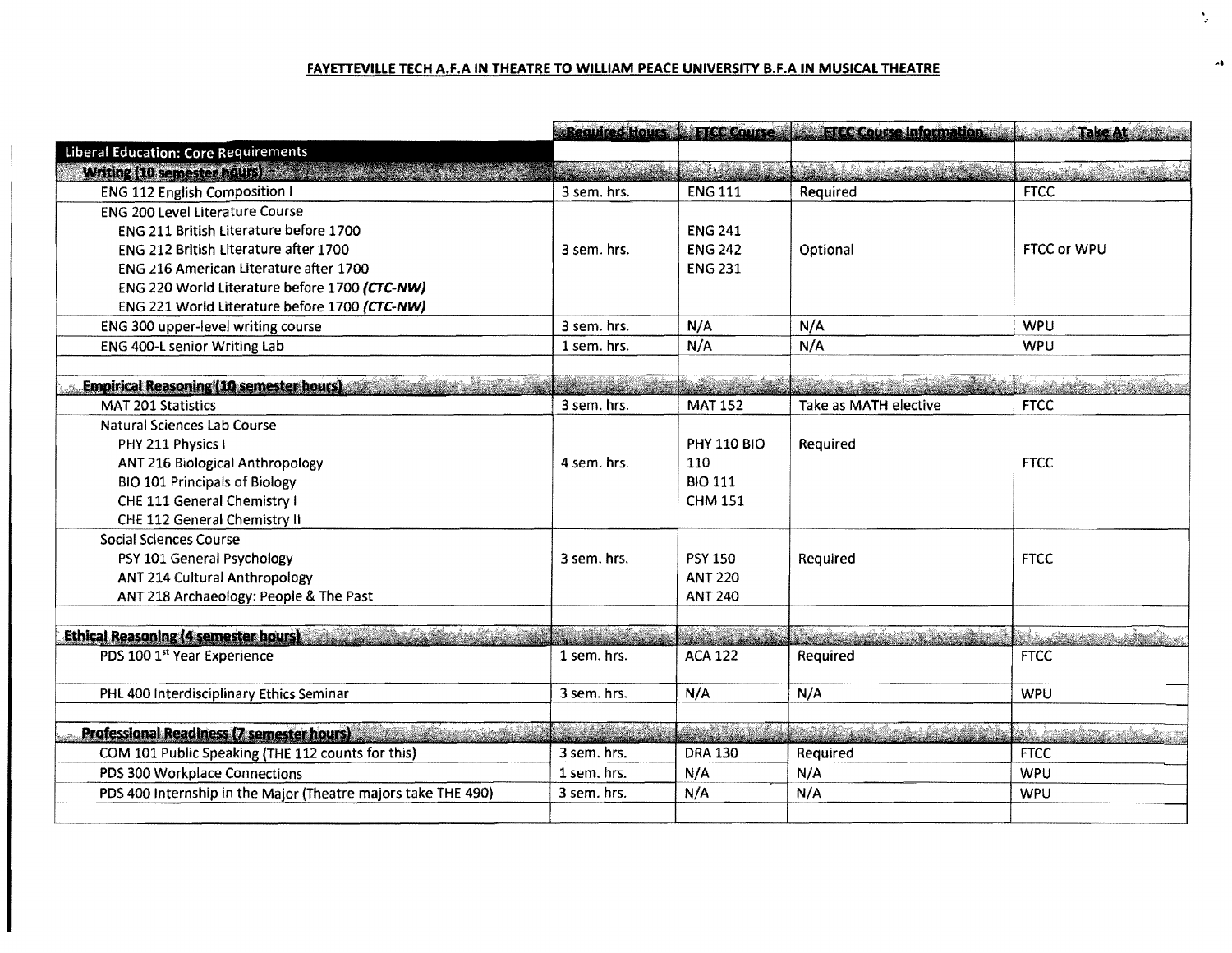|                                                                           |             |                | Required Hours   FTCC Course   a FTCC Course Information | <b>Take At:</b>    |
|---------------------------------------------------------------------------|-------------|----------------|----------------------------------------------------------|--------------------|
| Critical Thinking about Culture and Society (18 semester hours total, one |             |                |                                                          |                    |
| course must have a non-western focus; at least one must be a Religion     |             |                |                                                          |                    |
| course). No more than two courses in any one area can count for CTC.      |             |                |                                                          |                    |
| The following are some examples; it is not a complete list.               |             |                |                                                          |                    |
| ANT 214 Cultural Anthropology (CTC-NW)                                    | 3 sem. hrs. | <b>ANT 220</b> | Optional                                                 | FTCC or WPU        |
| ART 160 Art Appreciation                                                  | 3 sem. hrs. | <b>ART 111</b> | Optional                                                 | FTCC or WPU        |
| ART 180 Art History Survey                                                |             | <b>ART 114</b> |                                                          |                    |
| CRJ 201 Intro to Criminal Justice                                         | 3 sem. hrs. | <b>CJC 111</b> | Optional                                                 | FTCC or WPU        |
| ENG 211 British Literature before 1700                                    |             | <b>ENG 241</b> |                                                          |                    |
| ENG 212 British Literature after 1700                                     |             | <b>ENG 242</b> | Optional                                                 | FTCC or WPU        |
| ENG 216 American Literature after 1700                                    | 3 sem. hrs. | <b>ENG 231</b> |                                                          |                    |
| ENG 220 World Literature before 1700 (CTC-NW)                             |             |                |                                                          |                    |
| ENG 221 World Literature before 1700 (CTC-NW)                             |             |                |                                                          |                    |
| HIS 103 World Civilization I (CTC-NW)                                     |             | <b>HIS 111</b> |                                                          |                    |
| HIS 104 World Civilization II (CTC-NW)                                    |             | <b>HIS 112</b> | Optional                                                 | <b>FTCC or WPU</b> |
| HIS 201 History of the United States I                                    | 3 sem. hrs. | <b>HIS 131</b> |                                                          |                    |
| HIS 202 History of the United States II                                   |             | <b>HIS 132</b> |                                                          |                    |
| PHL 201 Intro to Philosophy                                               | 3 sem. hrs. | <b>PHI 215</b> | Optional                                                 | FTCC or WPU        |
| PSC 201 American Government                                               | 3 sem. hrs. | <b>POL 120</b> | Optional                                                 | FTCC or WPU        |
| PSC 202 State and Local Government                                        |             | <b>POL 130</b> |                                                          |                    |
| REL 111 World Religions (CTC-NW)                                          |             | <b>REL 110</b> |                                                          |                    |
| REL 114 Intro to the Old Testament                                        | 3 sem. hrs. | <b>REL 211</b> | Optional                                                 | FTCC or WPU        |
| REL 124 Intro to the New Testament                                        |             | <b>REL 212</b> |                                                          |                    |
| REL 202 Religion in America                                               |             | <b>REL 221</b> |                                                          |                    |
| The 103 Introduction to Theatre                                           | 3 sem. hrs. | <b>DRA 111</b> | Optional                                                 | FTCC or WPU        |
| THE 180 Music Appreciation                                                |             | <b>MUS 110</b> |                                                          |                    |
| <b>CTC</b> elective                                                       | 3 sem. hrs. | <b>HUM 115</b> | Optional                                                 | FTCC or WPU        |

## **WPU TOTAL LIBERAL EDUCATION: 49 HOURS**

 $\overline{\phantom{a}}$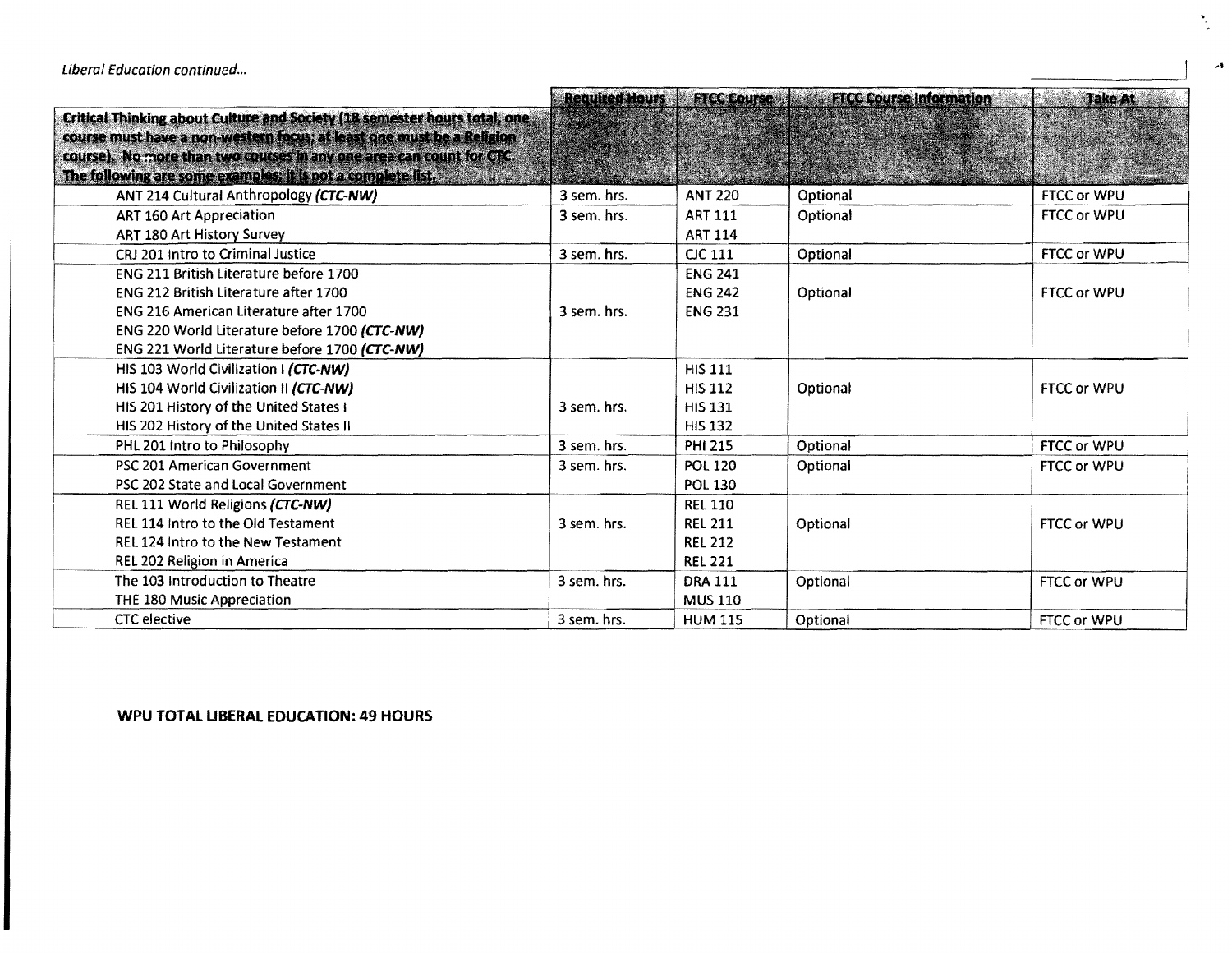| FTCC A.F.A. in Theatre                                        |                  |                    |                                                                           |                |
|---------------------------------------------------------------|------------------|--------------------|---------------------------------------------------------------------------|----------------|
|                                                               | <b>Required:</b> | <b>FTCC Course</b> | <b>FTCC Course Information</b>                                            | <b>Take At</b> |
|                                                               | Hours            |                    |                                                                           |                |
| B.F.A. Musical Theatre Requirements (63-64 semester hours)    |                  |                    |                                                                           |                |
| Acting Courses (Take all)                                     |                  |                    |                                                                           |                |
| THE 112 Acting 1: Intro to Acting                             |                  | <b>DRA 130</b>     | Acting Track* / Technical Track+                                          | FTCC or WPU    |
| THE 212 Acting 2: Voice and Movement                          | 12 sem. hrs.     | N/A                | N/A                                                                       | <b>WPU</b>     |
| THE 312 Acting 3: Script Analysis                             |                  | N/A                | N/A                                                                       | <b>WPU</b>     |
| THE 412 Acting 4: Audition Techniques                         |                  | N/A                | N/A                                                                       | <b>WPU</b>     |
| <b>Music Courses (Take all)</b>                               |                  |                    |                                                                           |                |
| THE 175 Musicianship and Piano 1                              | 15 sem. hrs.     | N/A                | N/A                                                                       |                |
| THE 176 Musicianship and Piano 2                              |                  | N/A                | N/A                                                                       | <b>WPU</b>     |
| THE 275 Musicianship and Piano 3                              |                  | N/A                | N/A                                                                       |                |
| THE 151 Applied Voice (1 X 6)                                 |                  | N/A                | N/A                                                                       |                |
| Dance Courses (Take all)                                      |                  |                    |                                                                           |                |
| THE 167 Dance 1: Ballet                                       |                  | N/A                | N/A                                                                       |                |
| THE 168 Dance 2: Jazz                                         | 8 sem. hrs.      | N/A                | N/A                                                                       | WPU            |
| THE 267 Dance 3: Modern                                       |                  | N/A                | N/A                                                                       |                |
| THE 268 Dance 4: Musical Theatre Styles                       |                  | N/A                | N/A                                                                       |                |
| Theatre History (Take all)                                    |                  |                    |                                                                           |                |
| THE 385 History of Musical Theatre                            | 9 sem. hrs.      | N/A                | N/A                                                                       | WPU            |
| THE 290 Theatre History                                       |                  | <b>DRA 211</b>     | Acting Track* / Technical Track+                                          | <b>FTCC</b>    |
| THE 391 Contemporary Drama                                    |                  | <b>DRA 212</b>     | Acting Track* / Technical Track+                                          | <b>FTCC</b>    |
| Production (Take all)                                         |                  |                    |                                                                           |                |
| THE 148 Stagecraft and Design 1                               | 12 sem. hrs.     | <b>DRA 140</b>     | Acting Track+ / Technical Track*                                          | FTCC or WPU    |
| THE 248 Stagecraft and Design 2 OR THE 338 Costume and Makeup |                  | DRA 141 or 145     | Acting Track+ / Technical Track*                                          | FTCC or WPU    |
| THE 101 Production (Cast section or Tech section) (1 X 6)     |                  | <b>DRA 170</b>     | Acting Track* / Technical Track*                                          | <b>FTCC</b>    |
|                                                               |                  |                    | Required or Optional, depending on                                        |                |
| <b>Theatre Electives</b>                                      | $7-8$ sem. hrs.  | Any other          | the track. All of these can count as                                      |                |
|                                                               |                  | theatre, music or  | WPU theatre electives. DRA 111                                            | FTCC or WPU    |
|                                                               |                  |                    |                                                                           |                |
|                                                               |                  | dance courses      | and MUS 110 can count at WPU for                                          |                |
|                                                               |                  |                    | theatre elective, general elective, or                                    |                |
|                                                               |                  |                    | Lib Ed CTC course                                                         |                |
| <b>General Electives</b>                                      |                  |                    | A-Bisemahrs of Any courses and Any courses and A-best for the FCC or WRU. |                |
| TOTAL: 120 CREDIT HOURS (including Lib Ed Requirements)       |                  |                    |                                                                           |                |

 $\bullet_j$  .

....

Total hours required for A.F.A.: 65

Total hours that must be taken at WPU: 46

Hours beyond A.F.A. that may be taken at FTCC or WPU: 9

+ Optional